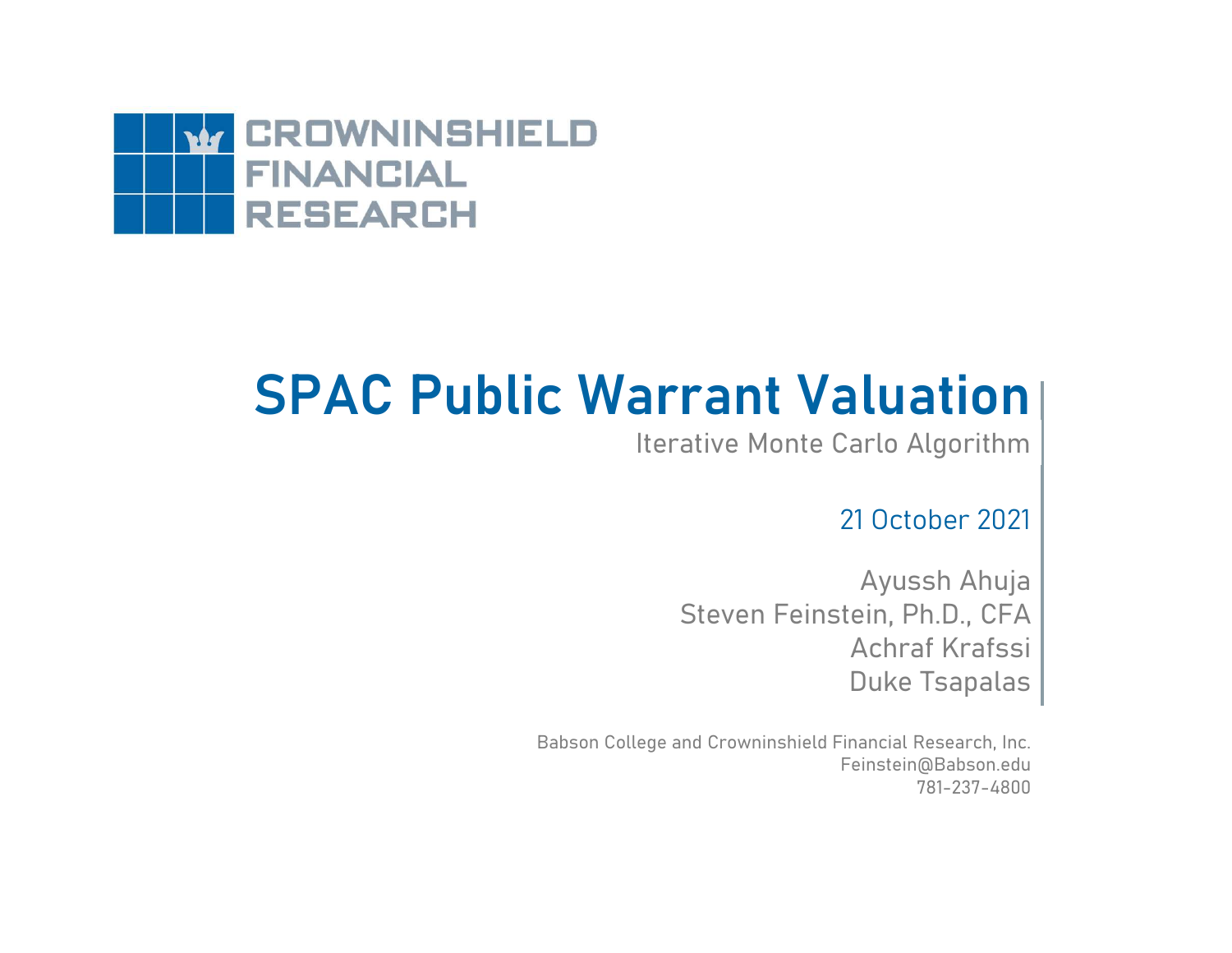

# **Special Purpose Acquisition Companies Overview** ENANCIAL<br>
SPACIAL<br>
SPACS OF blank-check corporations are publicly listed trusts of<br>
funds created with the purpose of acquiring a private company<br>
Sponsors FEARCH<br>
Special Purpose Acquisition Companies<br>
Overview<br>
SPAC<br>
SPACs or blank-check corporations are publicly listed trusts of<br>
funds created with the purpose of acquiring a private company<br>
Sponsors<br>
SPACs are formed by S

#### SPAC

funds created with the purpose of acquiring a private company

#### **Sponsors**

their venture at an initial public offering [IPO] • SPACs or blank-check corporations are publicly listed trusts of<br>
funds created with the purpose of acquiring a private company<br>
Sponsors<br>
• SPACs are formed by Sponsors who raise funds by selling shares in<br>
their venture exponsors<br>• SPACs are formed by Sponsors who raise funds by selling shares in<br>their venture at an initial public offering [IPO]<br>• SPACs raise money by selling securities known as UNITS. Units<br>contain 1 share and a fraction

#### IPO

contain 1 share and a fraction of a warrant

#### Acquisition

shares of the acquired company.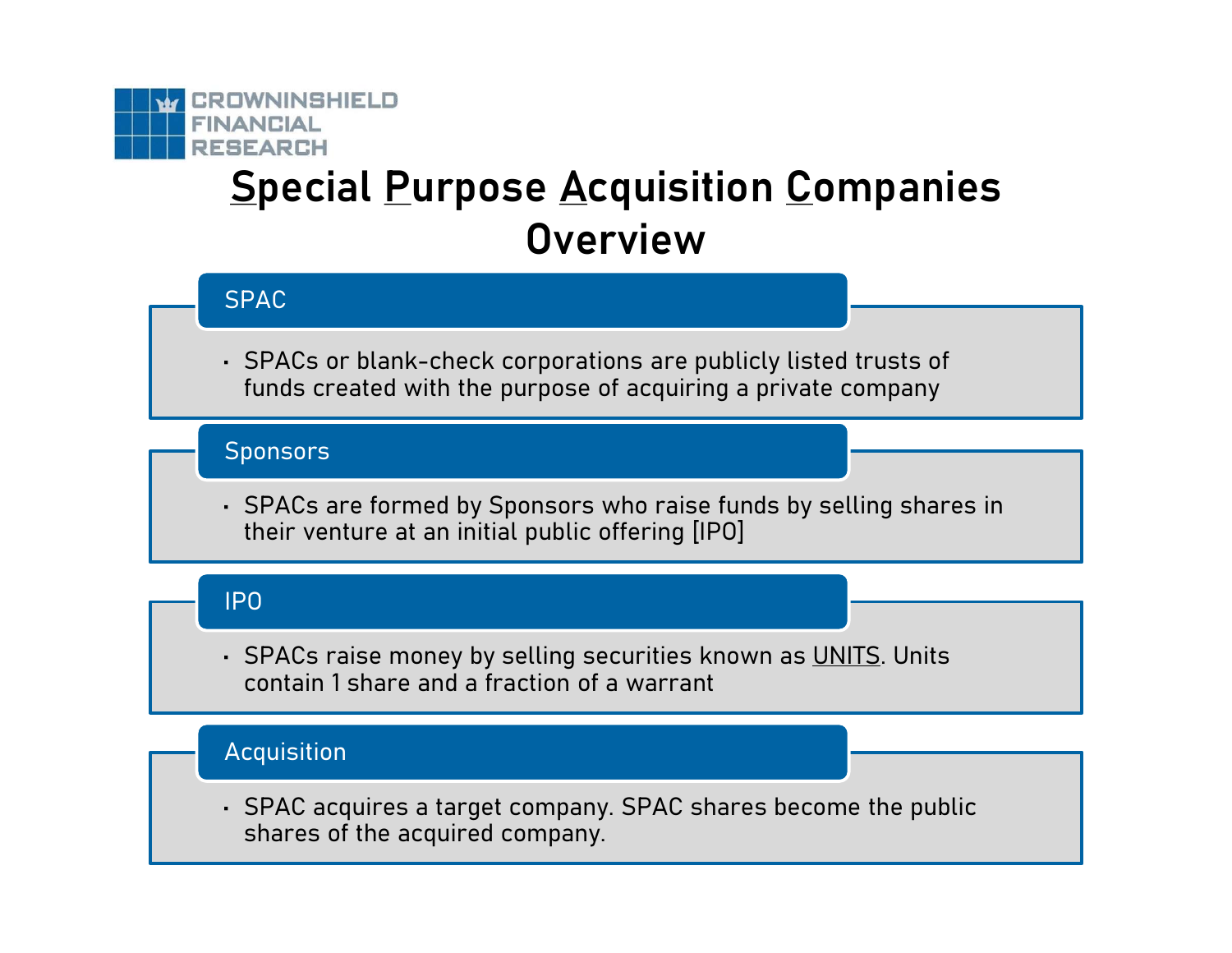

Source: SPAC Insider Source: Gig Capital Source: Fenwick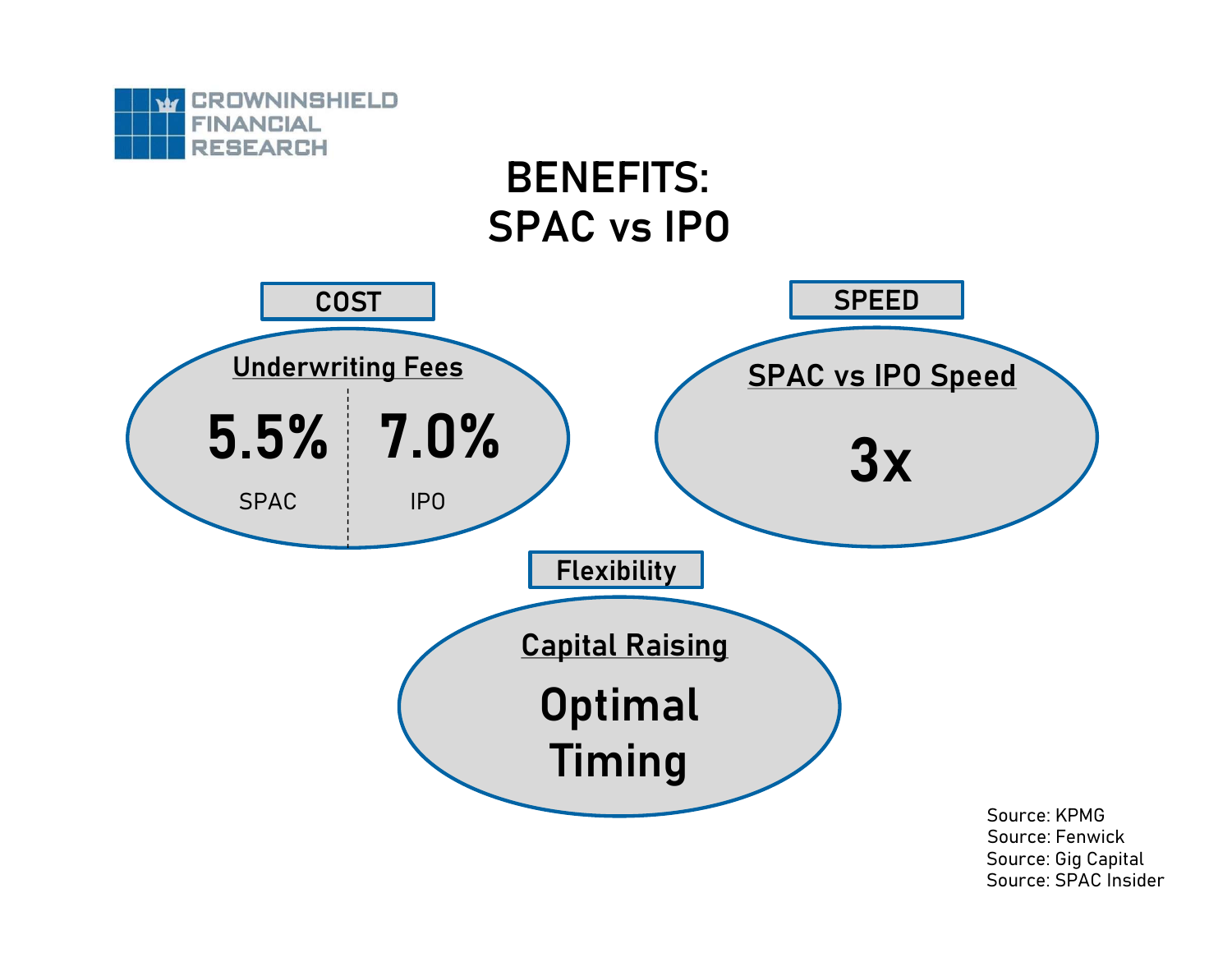

## Life of a SPAC

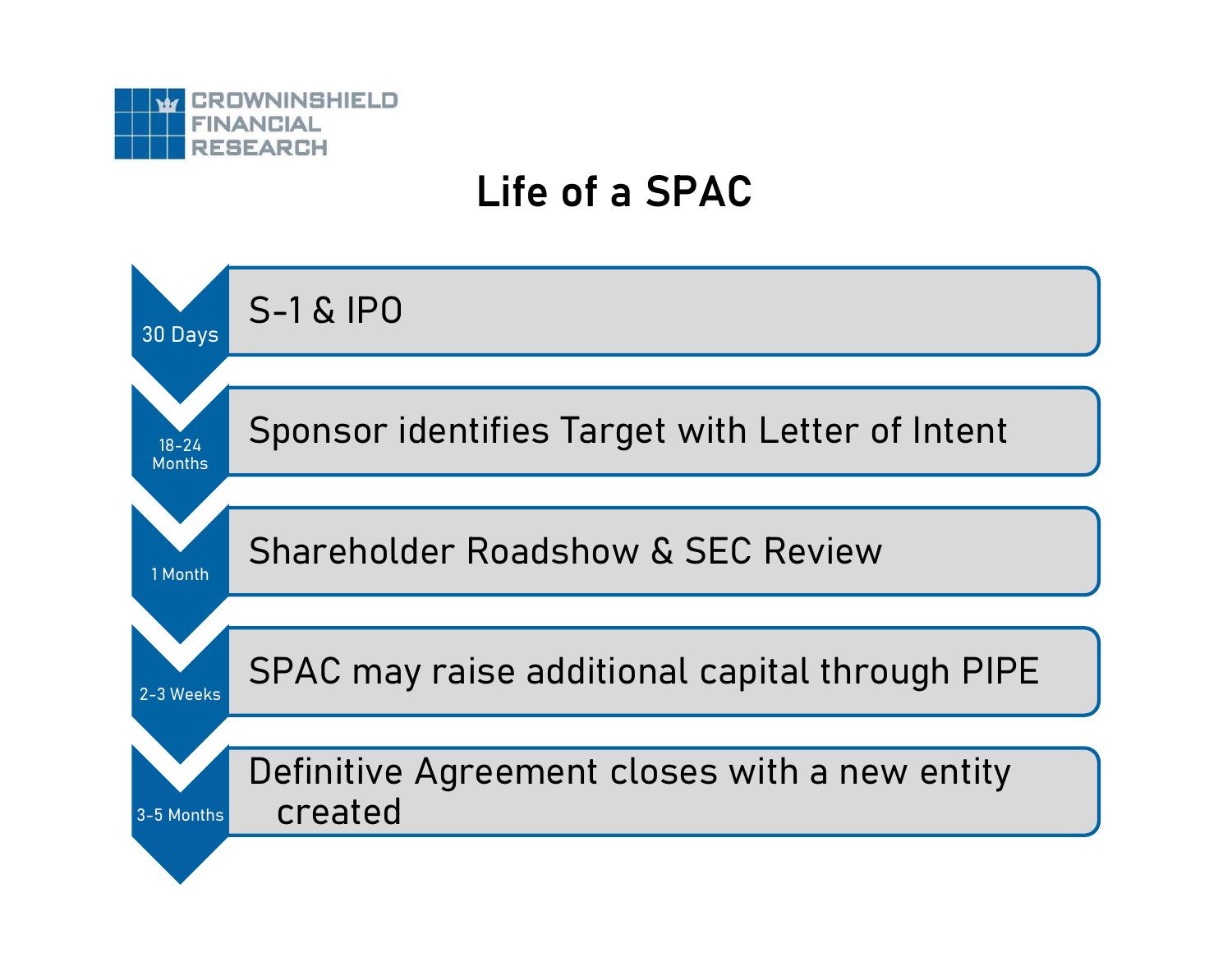

## SPAC Capital Structure



- 
- 
-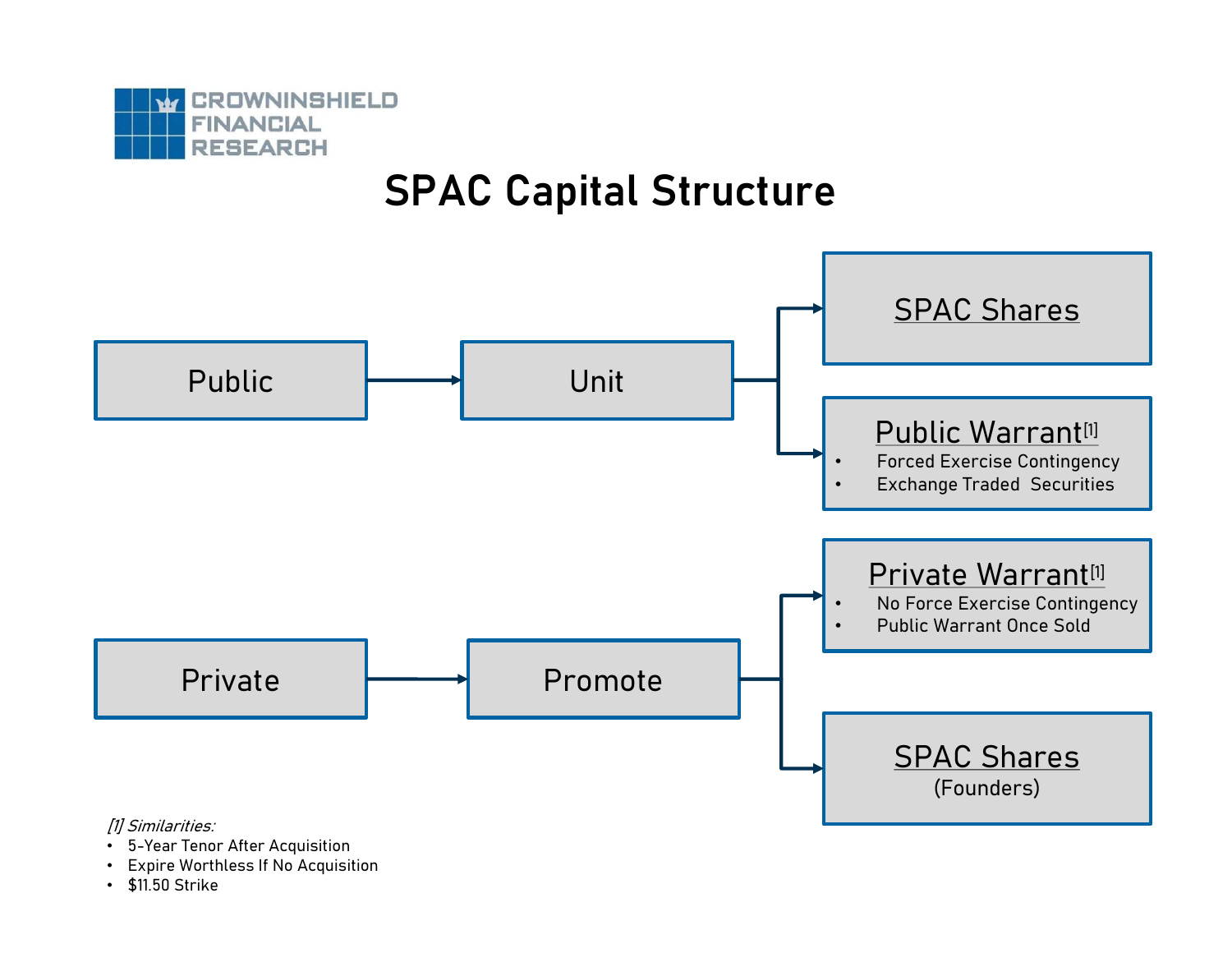

## SPAC Warrants

| <b>CROWNINSHIELD</b><br><b>FINANCIAL</b><br><b>RESEARCH</b><br><b>SPAC Warrants</b><br>The Right To Purchase a Share of Acquired Company @<br>Pre-determined Strike Price (Call Option) |                                                                         |  |  |  |  |  |  |  |
|-----------------------------------------------------------------------------------------------------------------------------------------------------------------------------------------|-------------------------------------------------------------------------|--|--|--|--|--|--|--|
| <b>Public Warrants</b>                                                                                                                                                                  | <b>Private Warrants</b>                                                 |  |  |  |  |  |  |  |
| -Provided to investors within SPAC Unit                                                                                                                                                 | -Purchased Pre-IPO @ \$1 by Founders                                    |  |  |  |  |  |  |  |
| -Exchange Traded after SPAC Unit Split                                                                                                                                                  | -If Private Warrant is sold to investor, it<br>becomes a Public Warrant |  |  |  |  |  |  |  |
| -Forced Exercise Contingency: If underlying<br>asset price is greater than \$18 for 20/30                                                                                               | -No Forced Exercise Contingency                                         |  |  |  |  |  |  |  |
| days, the warrant is forcibly exercised @ the                                                                                                                                           | -Expire worthless if no acquisition made                                |  |  |  |  |  |  |  |
| average price of the last 10 days in time<br>window.                                                                                                                                    | (Otherwise, tenor=5 years after acquisition)                            |  |  |  |  |  |  |  |
| -Expire worthless if no acquisition made<br>(Otherwise, Tenor=5 years after acquisition)                                                                                                |                                                                         |  |  |  |  |  |  |  |

Cash Exercise: The usual method of exercising the option by paying the strike price and receiving a full share in return.

Cashless Exercise: Instead of paying the strike and receiving full share, investor pays nothing and receives a portion of share that is equivalent in \$ value to warrant payoff.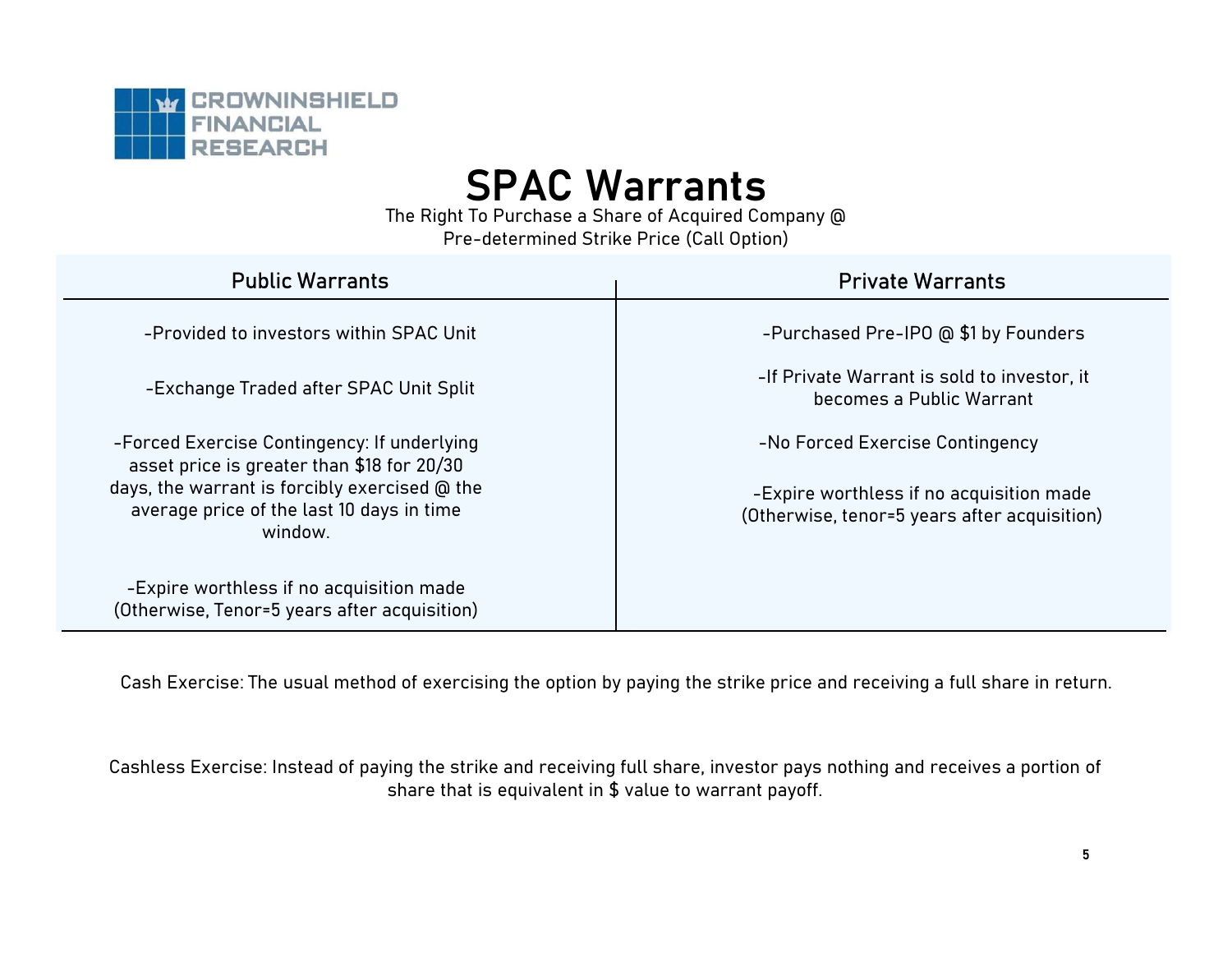

## SEC Statement:

Accounting/Reporting Considerations

#### Indexation

- Rule: "An equity linked instrument must be considered indexed to an entity's own stock in order to qualify for equity classification."
- SPAC warrants include special provisions that change settlement amounts dependent on the characteristics of the holder.

#### Tender Offer Provisions

- Rule: "if an event that is not within the entity's control could require net cash settlement, then the contract should be classified as an asset or liability, rather than as equity."
- Warrants should be classified as a liability measured at fair value, with changes in fair value each period reported in earnings.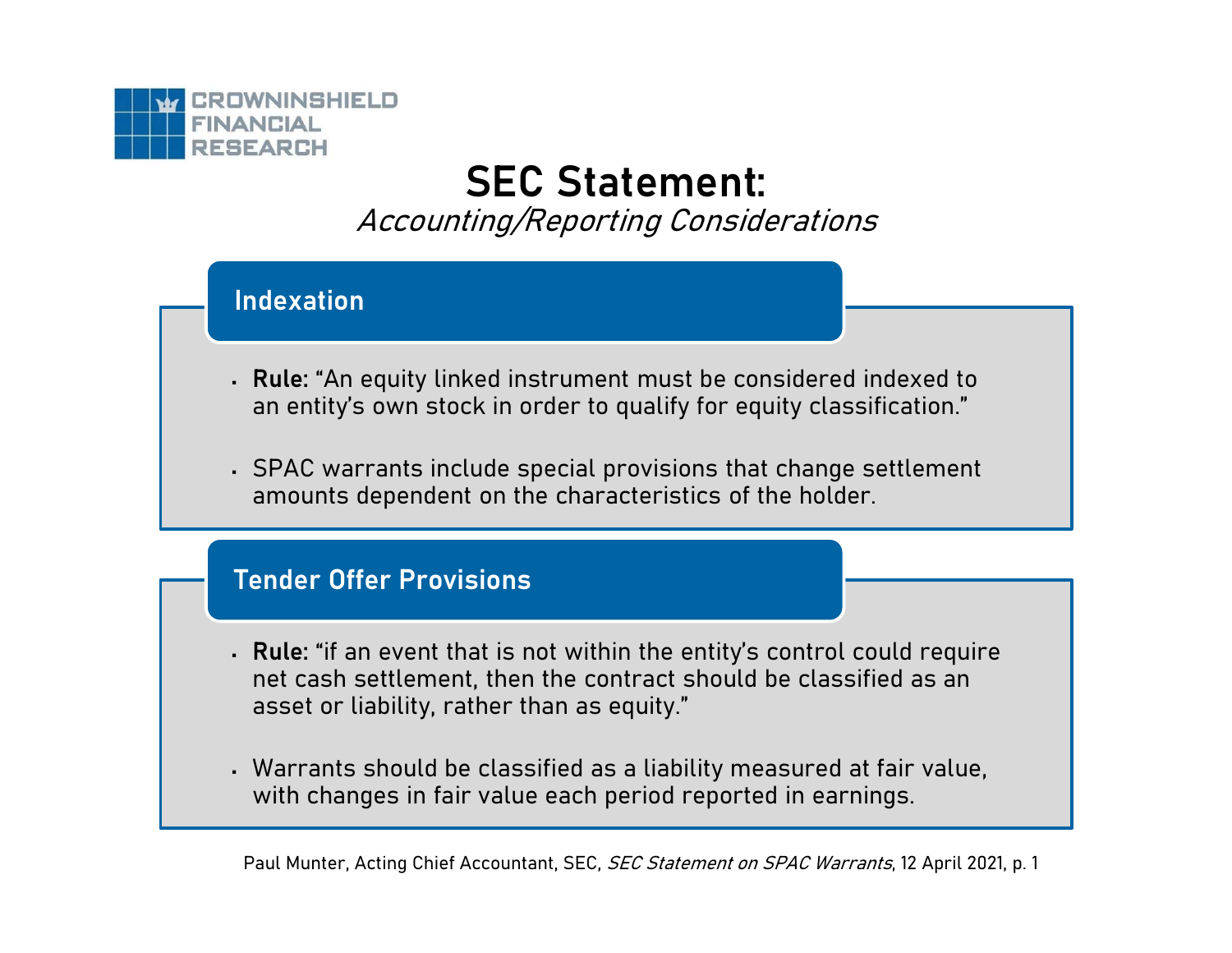

## Warrant Restatements







#### **Restatements for Warrants Issued by SPACs**

- Required to restate financial 450 statements or revise prior 400 disclosures
- No impact on SPAC Cash Flow 300
- Balance Sheet Volatility 200 recasting will increase<br>liabilities and reduce equity liabilities and reduce equity

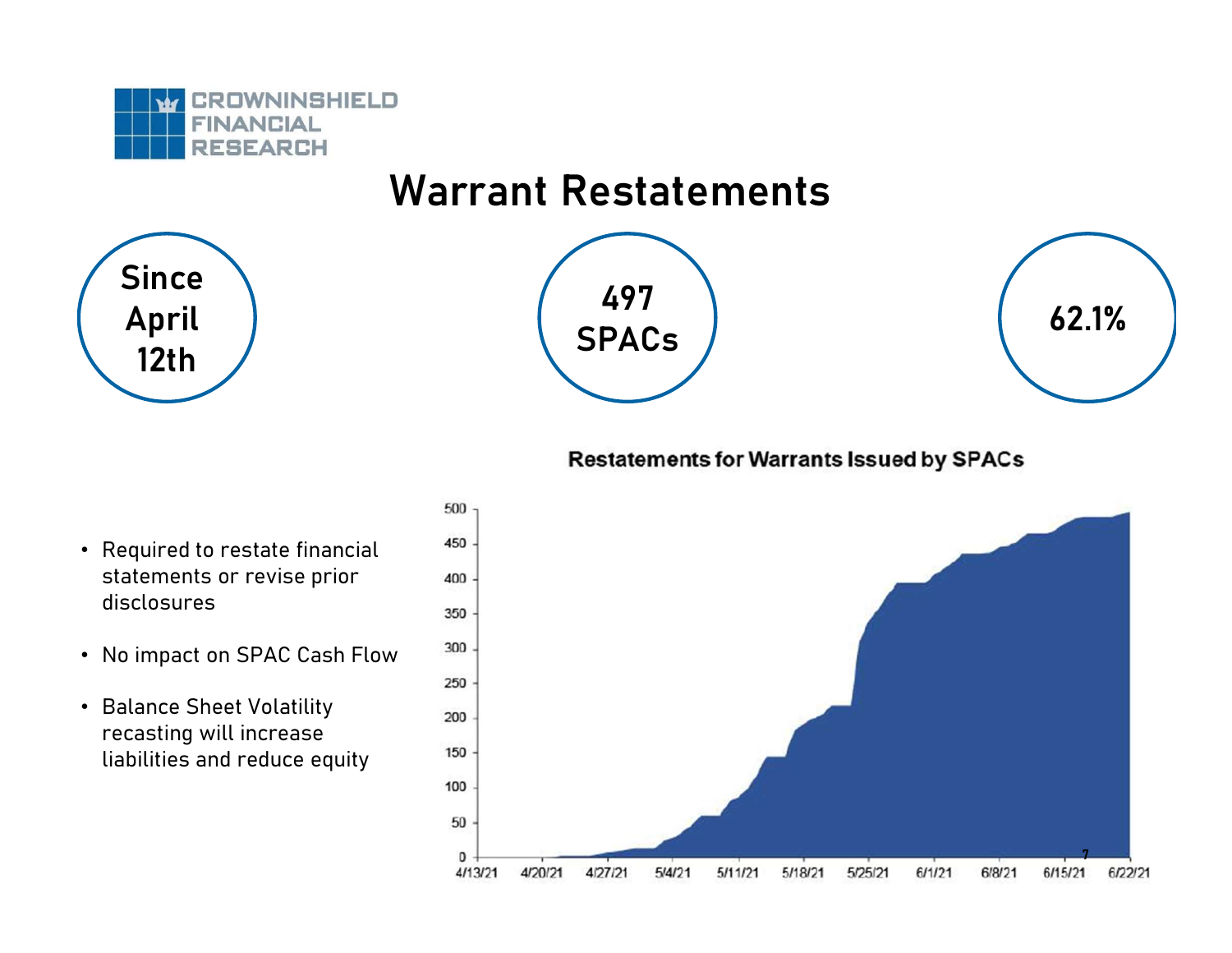

## Common Currently Used Warrant Pricing Model

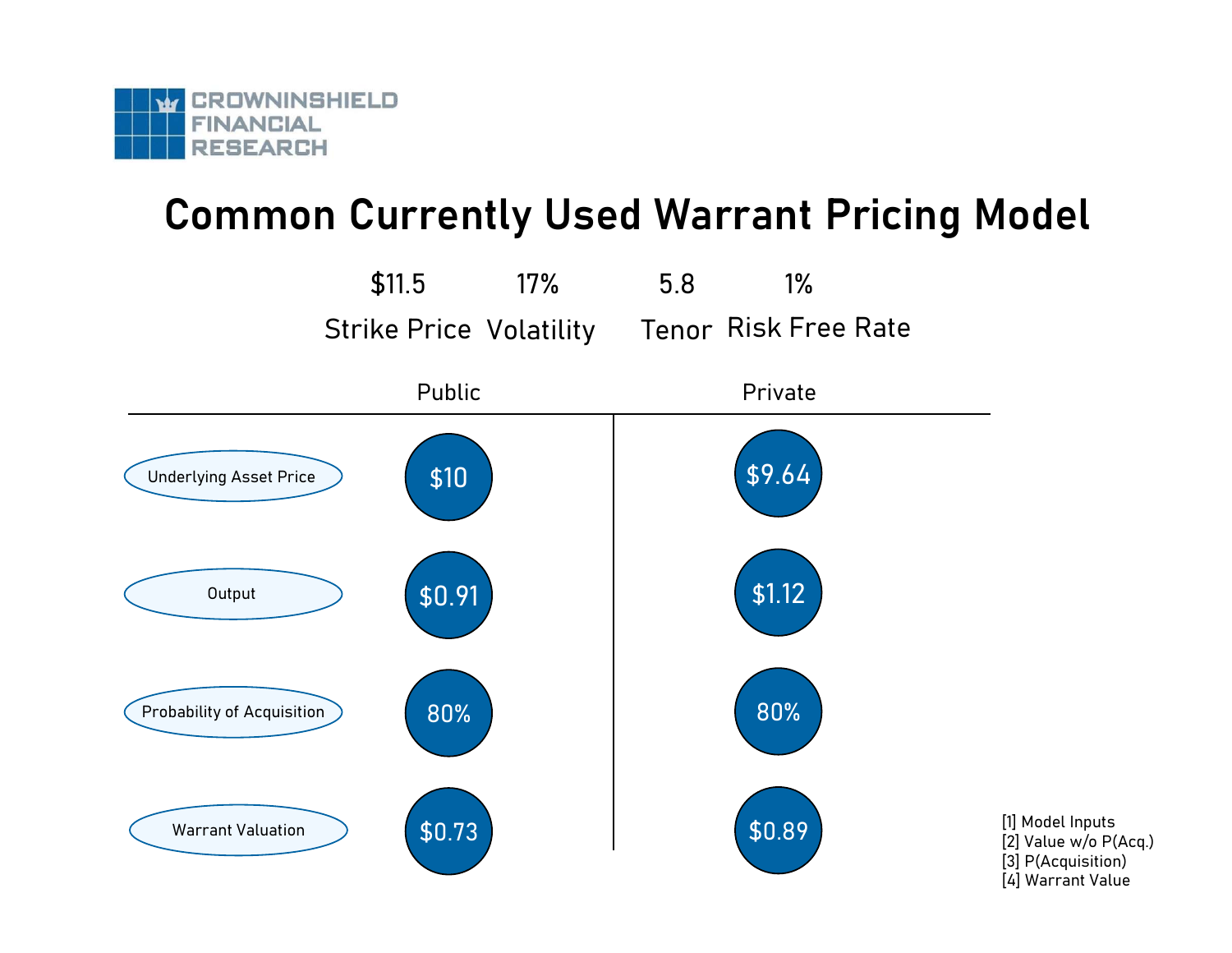

## Our Pricing Algorithm

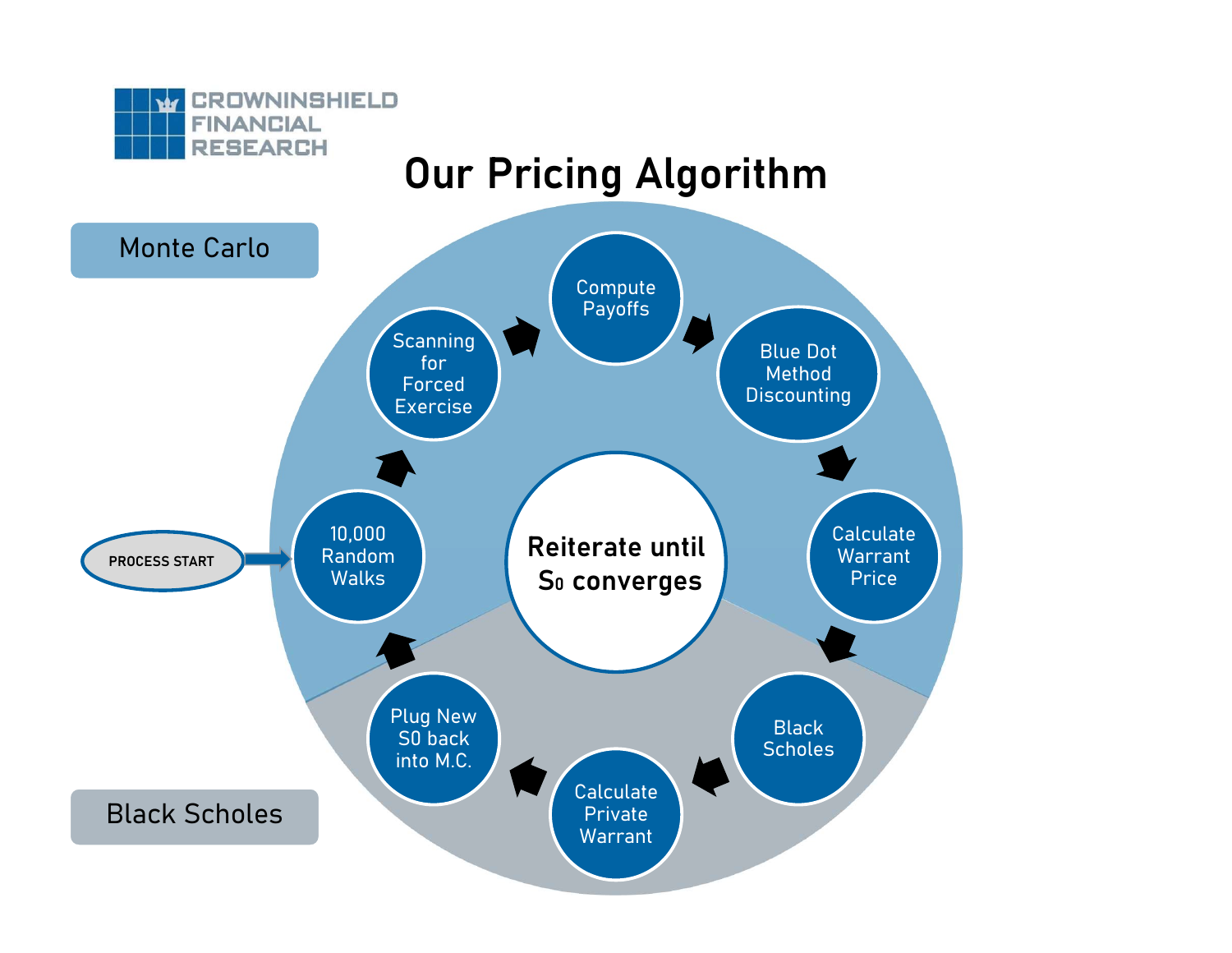

## Software Inputs/Outputs

### BEGIN INPUT PARAMETERS ###  $#$ # These are for StochasticProcess  $50 = 9.576$ asset price volatility=0.17  $risk$   $free=0.01045$  $T$  yrs=5.8 steps per year=252  $I = 10000$  # number of realizations  $N = 10000$  # number of sample realizations used  $\leq 1$ seed=2000  $#$ # These are for SpacWarrant strike price =  $11.5$ forced excersize price=18.0 days above forced excersize price=20 days\_above\_forced\_excersize\_price\_window=30  $avg x price window = 10$ is forced excersize = True is\_diagnostic = True ### END INPUT PARAMETERS ###



#### -----------------SUMMARY OF OUTPUTS

```
Execution Time: 8.559181356430054 minutes
Number of Iterations: 4
Probability Of Acquisition 80 %
Stock Price in: 9.576 cents
         [Blue Dot Method] Warrant Price is: 84.80000000000001 cents
 Stock Price Out $ 9.576
 Difference In Stock Price: 0 cents
      Private Warrants Are then: 88 cents
Percent of Forced Excercise: 8.95 %
```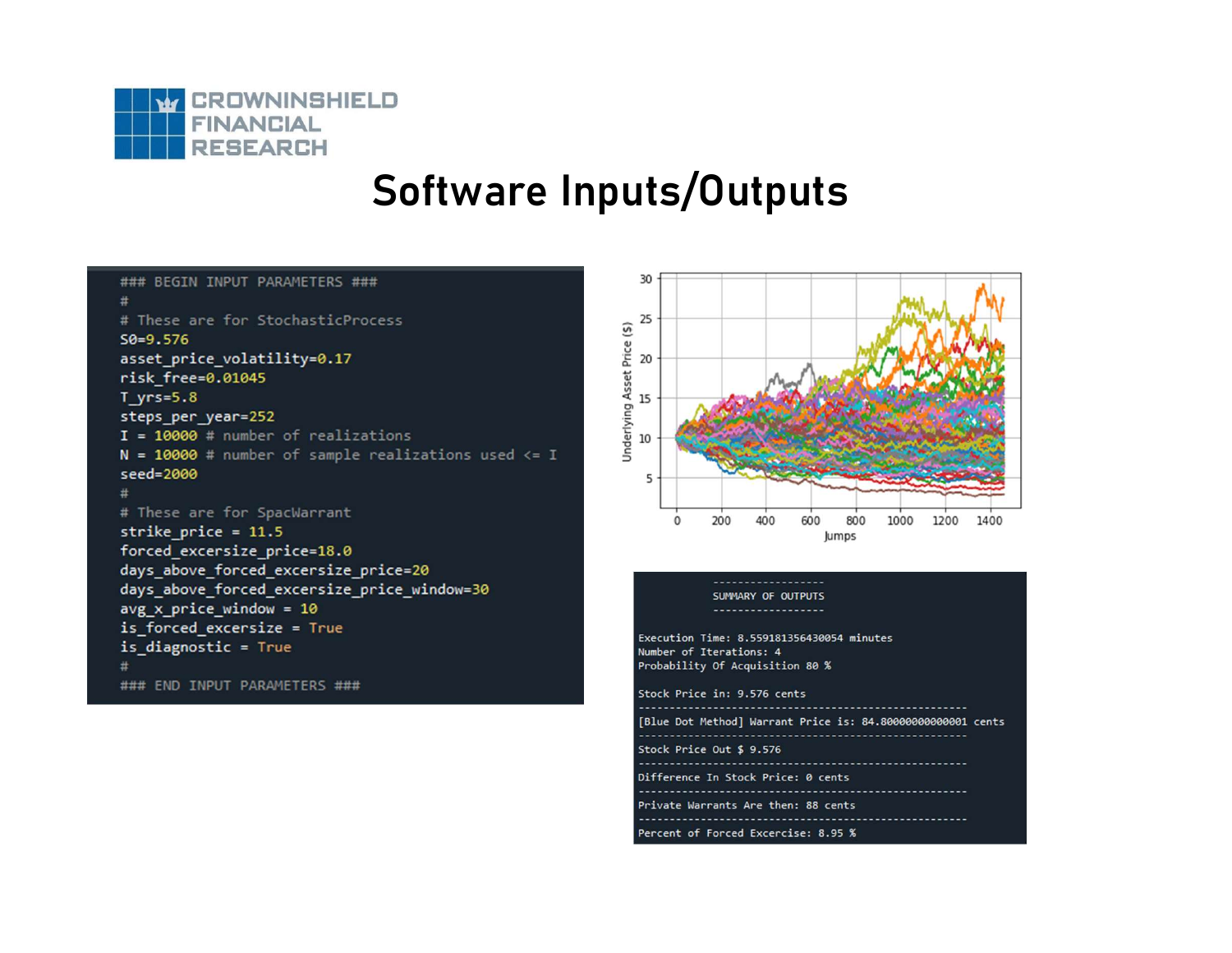

#### S. Model Convergence Results (Why Iteration is Necessary)

| <b>ITERATION #</b> | <b>STOCK PRICE IN</b> |              |              | <b>STOCK PRICE OUT<sup>[1]</sup></b> Public Warrant Price <sup>[2]</sup> Difference Stock Price In vs. Out <sup>[3]</sup> |
|--------------------|-----------------------|--------------|--------------|---------------------------------------------------------------------------------------------------------------------------|
|                    | $10.000$ $\sqrt{5}$   | $9.504$   \$ | $0.992$   \$ | 0.496                                                                                                                     |
|                    | $9.504$ \ \$          | $9.592$ \$   | $0.816$ \$   | (0.088)                                                                                                                   |
|                    | $9.592$   \$          | $9.576$   \$ | $0.848$   \$ | 0.016                                                                                                                     |
|                    | $9.576$ $\frac{1}{5}$ | $9.576$   \$ | $0.848$   \$ |                                                                                                                           |

[1] The stock price out is calculated by computing the public warrant price and multiplying it by the warrant coverage (our example: .5) and subtracting that value from the unit price(our example: \$10). Stock price out of previous iteration is the stock price in for the next iteration.

[2] This is the result of the MonteCarlo Simulation given the stock price in. As noted above, it is used to compute the stock price out. [3] Difference is computed by subtracting stock price out from stock price in. Valuation process repeats until difference is 0.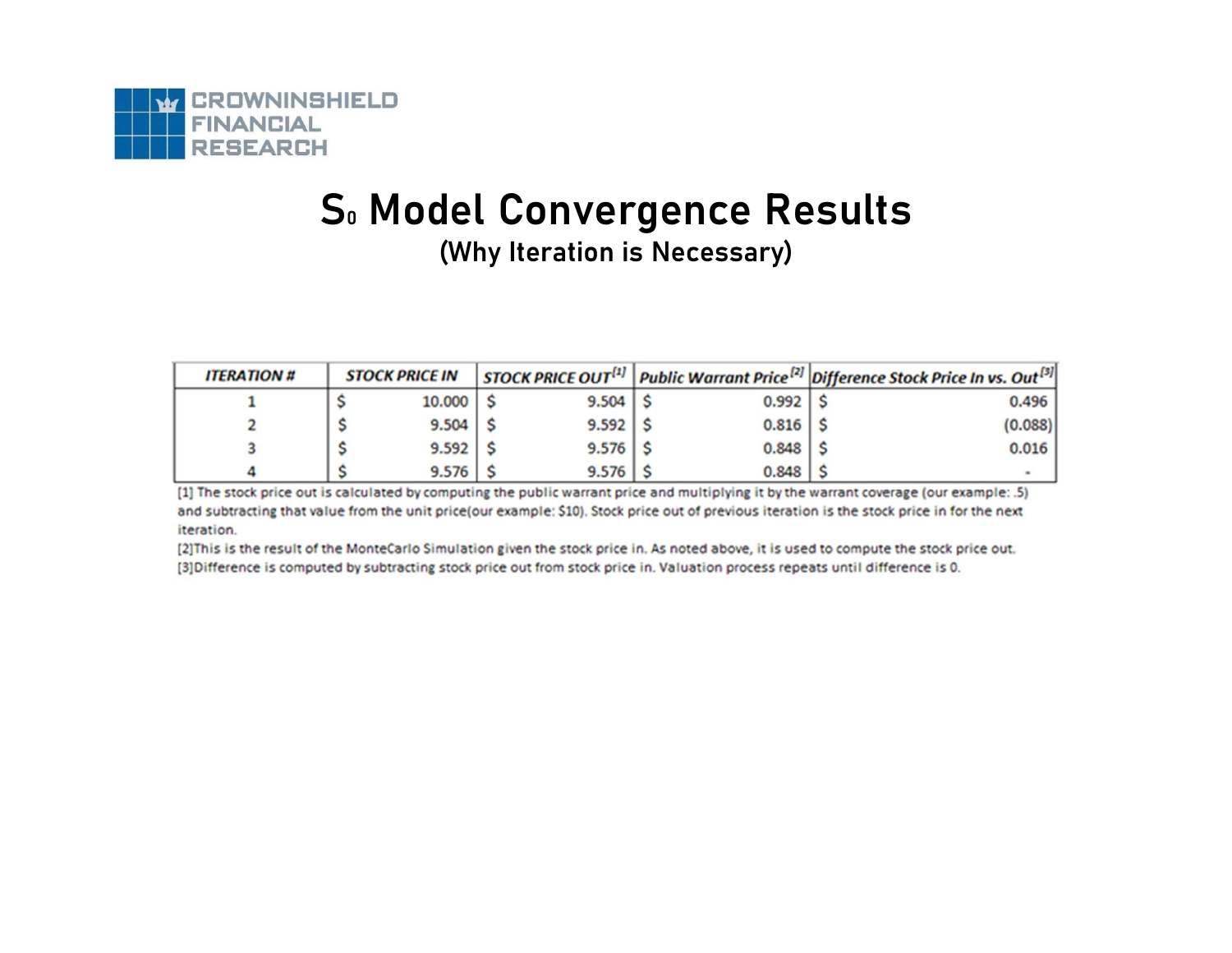

## Pricing Algorithm Results

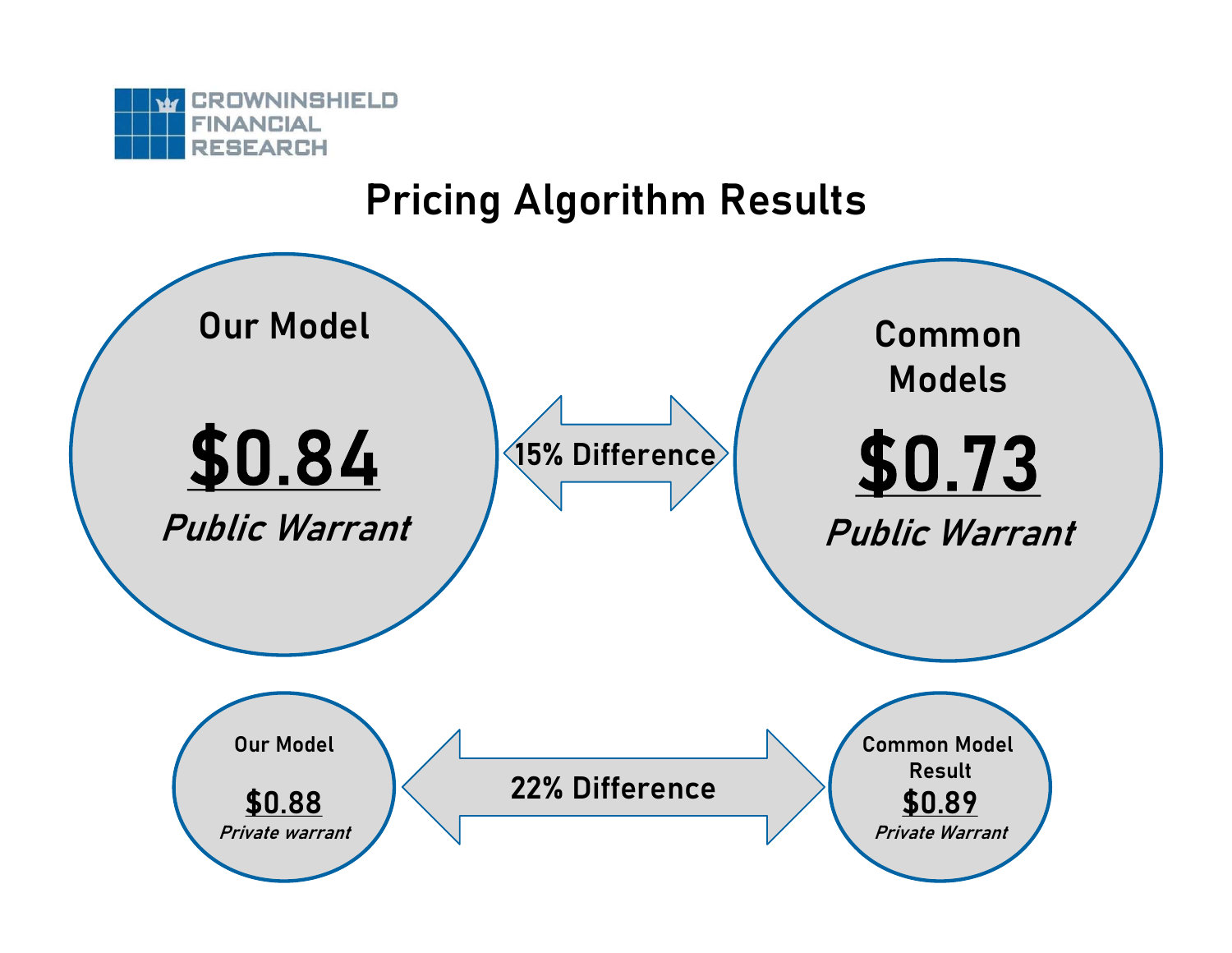

Summary: Competitive Advantages

#### Python-based Model

- 
- FRIMON<br>
FEARCH<br>
FEARCH<br>
Python-based Model<br>
Python-based Model<br>
Accurately scans and adjusts for all warrant<br>
Accurately scans and adjusts for all warrant<br>
contingencies FARCH<br>
FEARCH<br>
FEARCH<br>
Python-based Model<br>
Python-based Model<br>
Accurately scans and adjusts for all warrant<br>
Accurately scans and adjusts for all warrant<br>
Contingencies<br>
Stock Price Input/Qutput Consistency contingencies

Stock Price Input/Output Consistency via Iteration

• Modified Monte Carlo & Black Scholes are iterated to converge the underlying asset price, S<sub>0</sub>, for both models